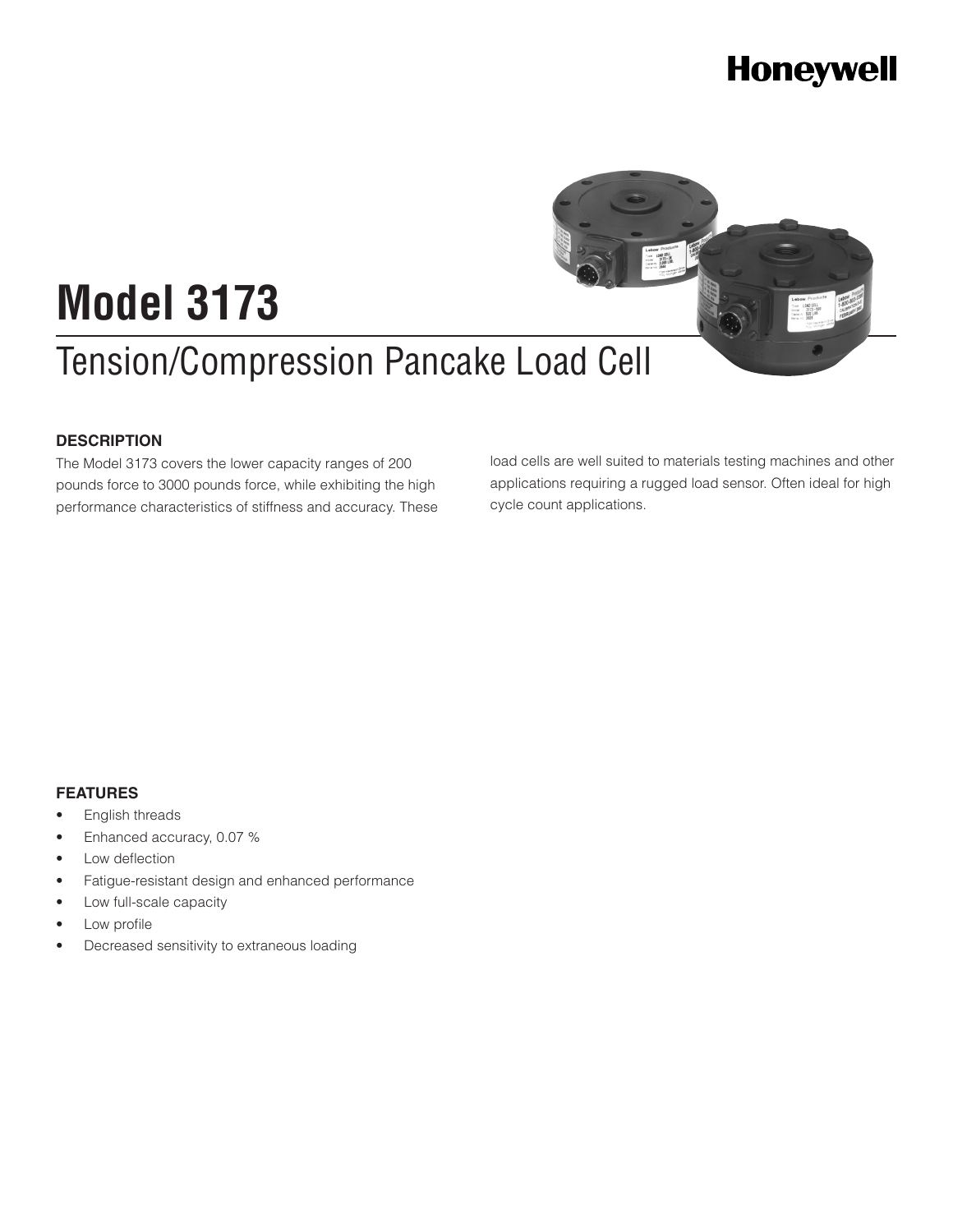# **Model 3173**

#### **PERFORMANCE SPECIFICATIONS**

| <b>Characteristic</b>                        | <b>Measure</b>                      |
|----------------------------------------------|-------------------------------------|
| Load range <sup>1</sup>                      | 200, 500, 1K, 2K, 3K lb             |
| Accuracy                                     | 0.07%                               |
| Non-linearity                                | $\pm 0.05$ % of rated output        |
| <b>Hysteresis</b>                            | $\pm 0.05$ % of rated output        |
| Repeatability                                | $\pm 0.02$ % of rated output        |
| Output @ rated capacity<br>(200 lb to 1K lb) | 1.50 mV/V (nominal)                 |
| Output @ rated capacity<br>(2K lb to 3K lb)  | 2.00 mV/V (nominal)                 |
| Operation                                    | Tension/compression                 |
| Resolution                                   | Infinite                            |
| Standard calibration                         | Tension $(+)$ and compression $(-)$ |

#### **ENVIRONMENTAL SPECIFICATIONS**

| <b>Characteristic</b>      | <b>Measure</b>                                |
|----------------------------|-----------------------------------------------|
| Temperature, operating     | -54 °C to 93 °C [-65 °F to 200 °F]            |
| Temperature, compensated   | 21 °C to 77 °C [70 °F to 170 °F]              |
| Temperature effect, zero   | $\pm 0.002$ % of rated output/ $\mathrm{P}$ F |
| Temperature effect, output | $\pm 0.002$ % of reading/°F                   |

#### **ELECTRICAL SPECIFICATIONS**

| <b>Characteristic</b>  | <b>Measure</b>       |
|------------------------|----------------------|
| Strain gage type       | Foil                 |
| Excitation (maximum)   | 20 Vdc or Vac RMS    |
| Insulation resistance  | > 5000 mOhm @ 50 Vdc |
| Input resistance       | 700 ohm              |
| Output resistance      | 700 ohm              |
| Zero balance           | ±1.0%                |
| Electrical termination | PT02E-10-6P          |

#### **MECHANICAL SPECIFICATIONS**

| <b>Characteristic</b>                                   | <b>Measure</b>            |
|---------------------------------------------------------|---------------------------|
| Static overload capacity                                | 150 % of nominal capacity |
| Material                                                | Carbon steel              |
| Fatigue life (0 to full fatigue<br>load)                | $100 \times 10^6$ cycles  |
| Fatigue life (full fatigue ten-<br>sion to compression) | $50 \times 10^6$ cycles   |
| Natural frequency                                       | See table                 |

#### **WIRING CODES**

| Cable        |                  |
|--------------|------------------|
| Red          | $(+)$ excitation |
| <b>Black</b> | (-) excitation   |
| Green        | (+) output       |
| White        | (-) output       |

#### **TYPICAL SYSTEM DIAGRAM**

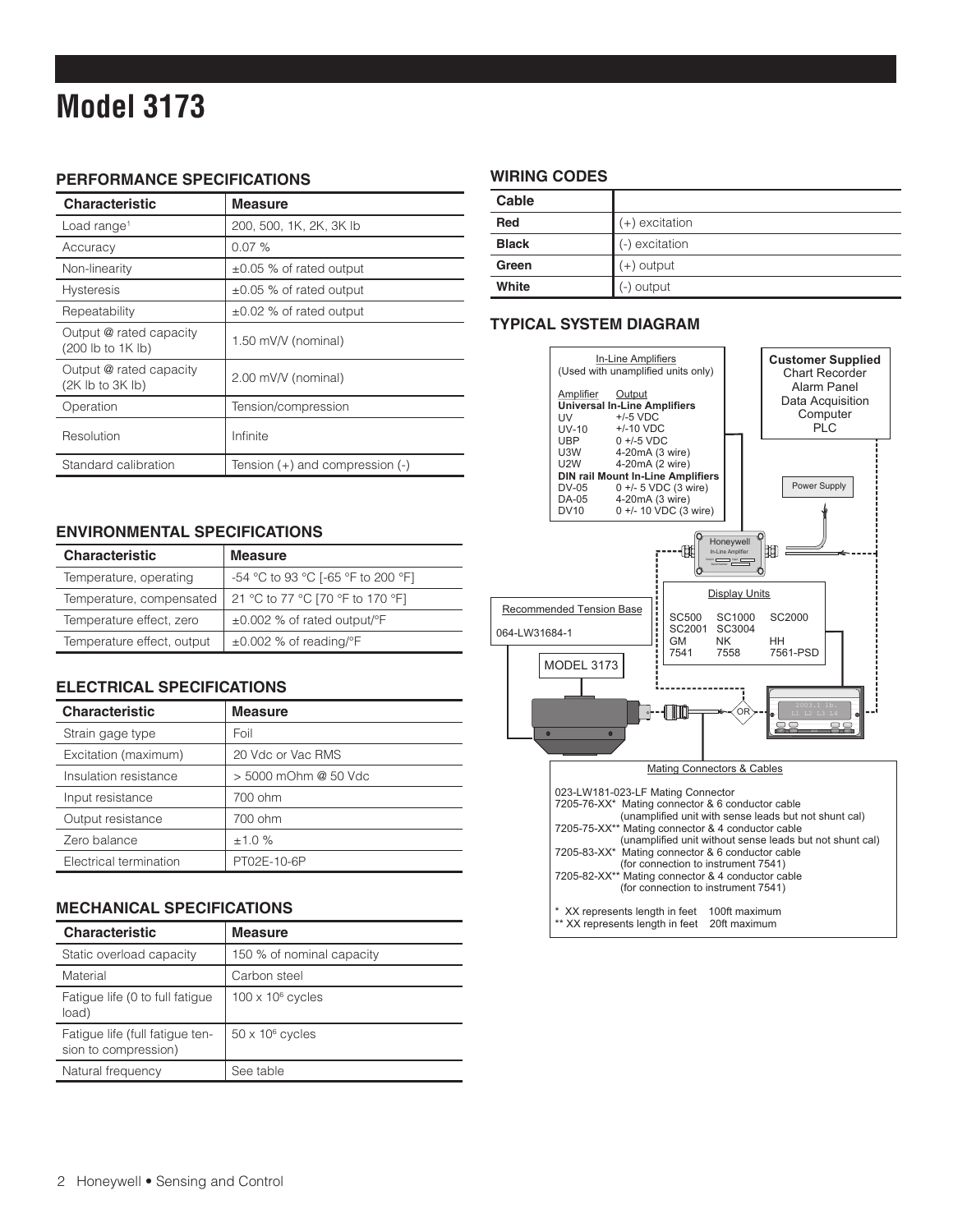# Tension/Compression Pancake Load Cell

#### **NATURAL FREQUENCY**

| <b>Nominal load limit</b><br>capacity F <sub>z</sub> |     |                                                                    | Static extraneous load limits |                                       |                             |                                             |                                    |
|------------------------------------------------------|-----|--------------------------------------------------------------------|-------------------------------|---------------------------------------|-----------------------------|---------------------------------------------|------------------------------------|
| lb                                                   | N   | <b>Static overload</b><br>capacity (% of<br>nominal capac-<br>ity) | Shear $F_v$ or $F_v$<br>(Ib)  | Bending $M_{x}$ or<br>$M_{v}$ (lb-in) | Torque $M_{7}$<br>$(lb-in)$ | Deflection at<br>nominal load<br>limit (in) | <b>Ringing fre-</b><br>quency (Hz) |
| 200                                                  | 1K  | 150                                                                | 100                           | 4471                                  | 185                         | 0.003                                       | 1500                               |
| 500                                                  | 2K  | 150                                                                | 100                           | 15625                                 | 466                         | 0.003                                       | 2440                               |
| 1K                                                   | 5K  | 150                                                                | 100                           | 15500                                 | 911                         | 0.003                                       | 3900                               |
| 2K                                                   | 10K | 150                                                                | 100                           | 4000                                  | 2133                        | 0.001                                       | 5500                               |
| ЗK                                                   | 15K | 150                                                                | 100                           | 5166                                  | 2818                        | 0.001                                       | 7200                               |

#### **MOUNTING DIMENSIONS**

| <b>Model</b> | Capacity<br>N [lb]    | $\Xi$<br>ξ<br>⋖ | Ξ<br><b>E</b><br>m | Ξ<br>ទ<br>ស<br>$\mathbf C$ | Ξ<br><b>E</b><br>$\Omega$ | Ξ<br><b>E</b><br>ш | $\Xi$<br><b>E</b><br>ட | reads<br>G thread<br>English     | $\Xi$<br>ξ<br>Ŧ. | $\boxed{\text{in}}$<br><b>E</b><br>- | っ<br>đ<br>holes<br>g | $\geq$<br>Bolting<br>screws | $\Xi$<br><b>E</b><br>┙ | $\Xi$<br>ξ<br>Σ | [in]<br>g<br>z | Ξ<br>g<br>$\circ$ | $\Xi$<br>5s<br>௳ | $\Xi$<br>ξ<br>σ |
|--------------|-----------------------|-----------------|--------------------|----------------------------|---------------------------|--------------------|------------------------|----------------------------------|------------------|--------------------------------------|----------------------|-----------------------------|------------------------|-----------------|----------------|-------------------|------------------|-----------------|
| 3173         | 900-13.5K<br>[200-3K] | 10,47<br>[4.12] | 7,24<br>[2.85]     | 3,23<br>[1.27]             | 3,48<br>[1.37]            | 0,31<br>[0.12]     | 0, 15<br>[0.06]        | 86.<br>ή<br>Τ<br>$\infty$<br>5/8 | 8.89<br>$[3.5]$  | 0,71<br>[0.28]                       | 8                    | 1/4-28 hexhead*             | 3,18<br>[1.25]         | 1,27<br>[0.50]  | 0,08<br>[0.03] | 2,87<br>[1.13]    | 2,21<br>[0.87]   | 0,64<br>[0.25]  |

\* tighten to 200 in-lbs





Tension bases are recommended for all model 3173 applications. When<br>mounting without the tension base, attention must be given to the mating surface with regard to flatness, hardness and stiffness.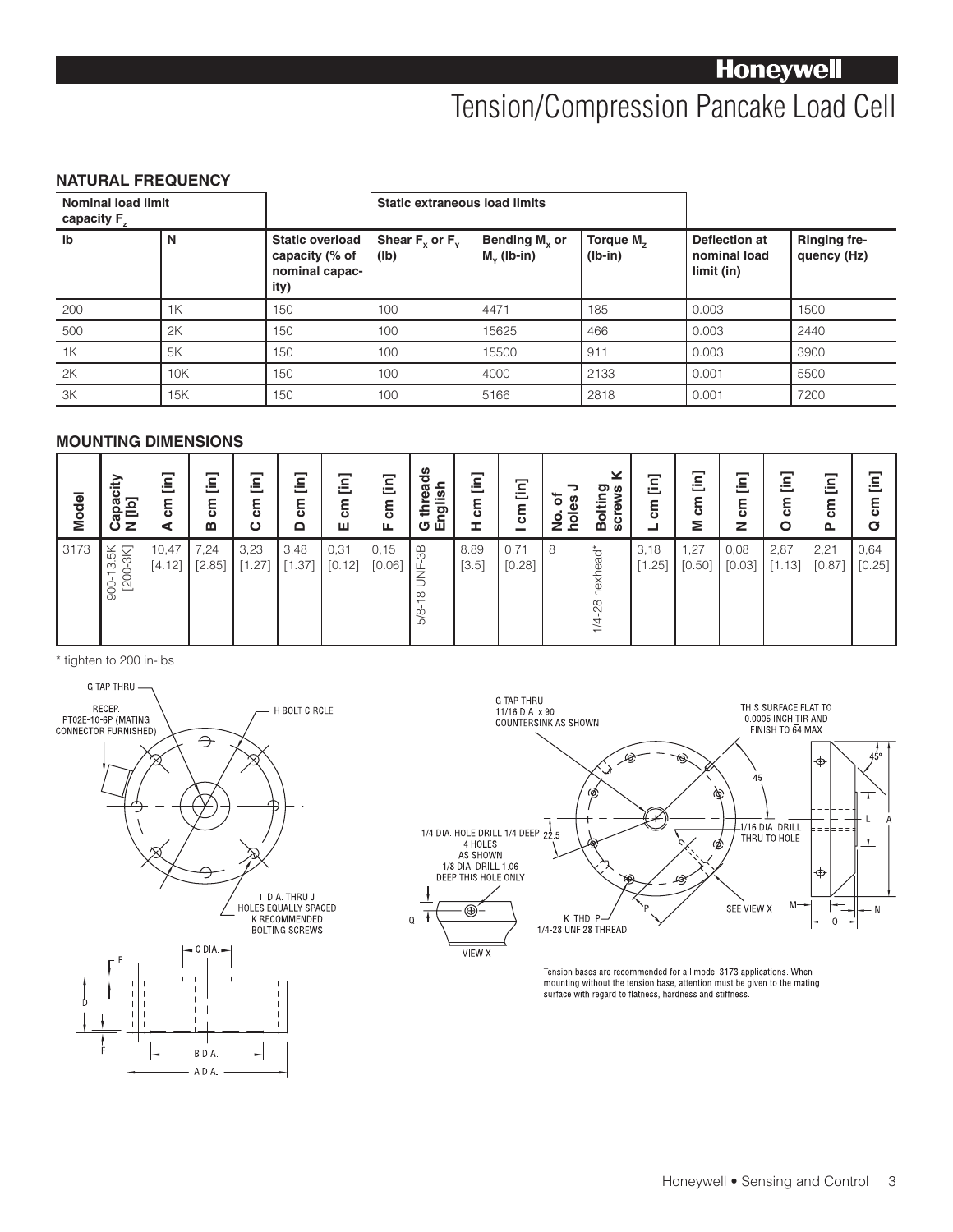#### **NOTES**

1. This unit calibrated to Imperial (non-Metric) units.

# **Model 3173** Tension/Compression Pancake Load Cell

**Warranty.** Honeywell warrants goods of its manufacture as being free of defective materials and faulty workmanship. Honeywell's standard product warranty applies unless agreed to otherwise by Honeywell in writing; please refer to your order acknowledgement or consult your local sales office for specific warranty details. If warranted goods are returned to Honeywell during the period of coverage, Honeywell will repair or replace, at its option, without charge those items it finds defective. **The foregoing is buyer's sole remedy and is in lieu of all warranties, expressed or implied, including those of merchantability and fitness for a particular purpose. In no event shall Honeywell be liable for consequential, special, or indirect damages.**

While we provide application assistance personally, through our literature and the Honeywell web site, it is up to the customer to determine the suitability of the product in the application.

Specifications may change without notice. The information we supply is believed to be accurate and reliable as of this printing. However, we assume no responsibility for its use.

For more information about Sensing and Control products, visit www.honeywell.com/sensing or call +1-815-235-6847 Email inquiries to info.sc@honeywell.com

#### **WARNING PERSONAL INJURY**

• DO NOT USE these products as safety or emergency stop devices or in any other application where failure of the product could result in personal injury.

**Failure to comply with these instructions could result in death or serious injury.**

### **WARNING MISUSE OF DOCUMENTATION**

- The information presented in this catalogue is for reference only. DO NOT USE this document as product installation information.
- • Complete installation, operation and maintenance information is provided in the instructions supplied with each product.

**Failure to comply with these instructions could result in death or serious injury.**

Sensing and Control Automation and Control Solutions Honeywell 1985 Douglas Drive North Golden Valley, MN 55422 USA +1-815-235-6847 **www.honeywell.com/sensing**

# **Honeywell**

008618-1-EN IL50 GLO May 2008 Copyright © 2008 Honeywell International Inc. All rights reserved.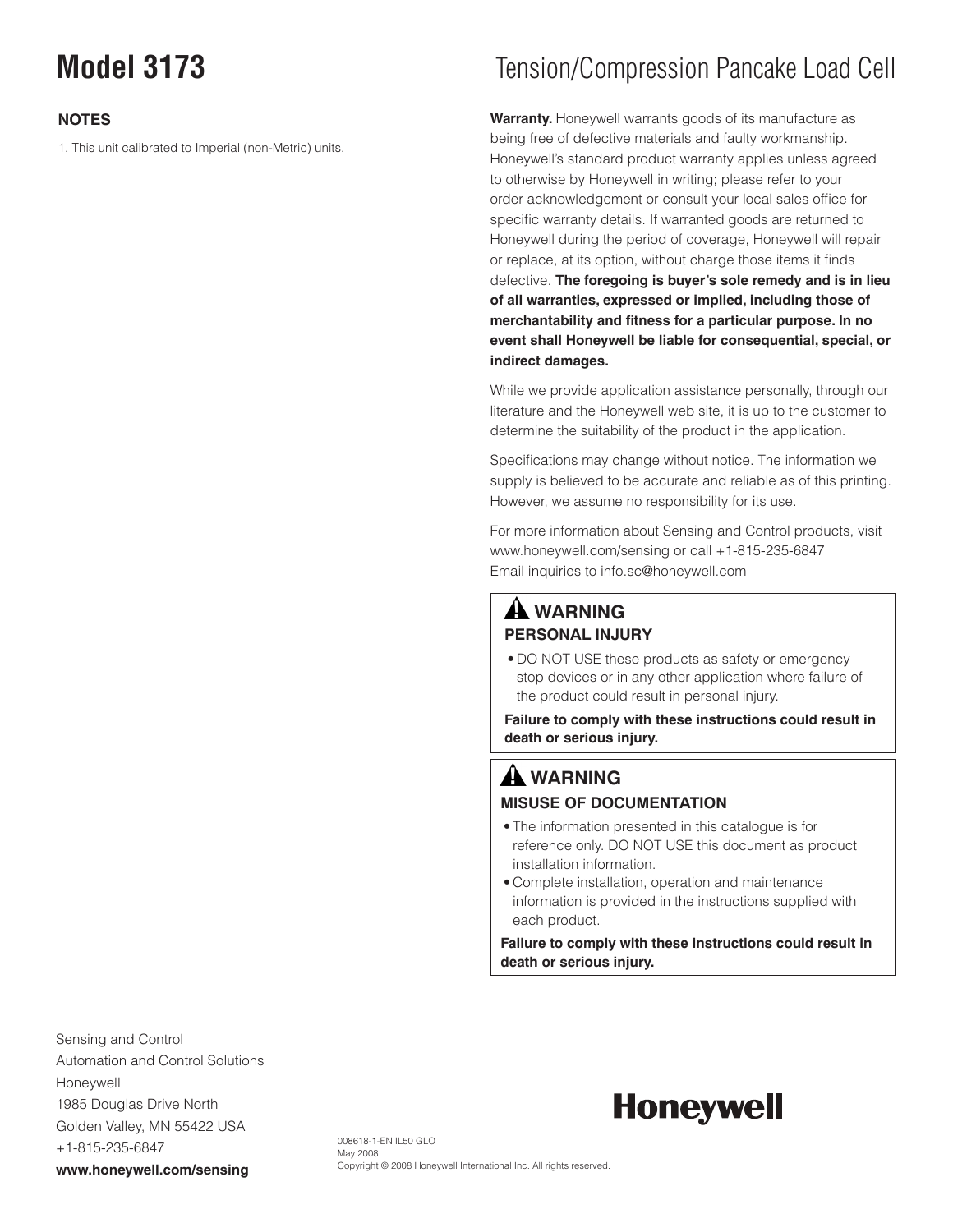

# **Models 3174-3176**

# Tension/Compression Pancake Load Cell

#### **DESCRIPTION**

Models 3174, 3175, and 3176 are fatigue-resistant, low-profile tension and compression load cells that are well suited to materials testing machines and other applications requiring a rugged load sensor, while exhibiting the high performance characteristics of stiffness and accuracy.

These load cells are extremely resistant to extraneous bending and side-loading forces. The structure virtually eliminates bending strains at the strain gage, minimizing the primary cause of load cell failures.

#### **FEATURES**

- English threads
- Enhanced accuracy, up to 0.07 %
- Low deflection
- Fatigue-resistant design and enhanced performance
- Tension/compression capacity
- Low profile
- • Low sensitivity to extraneous loading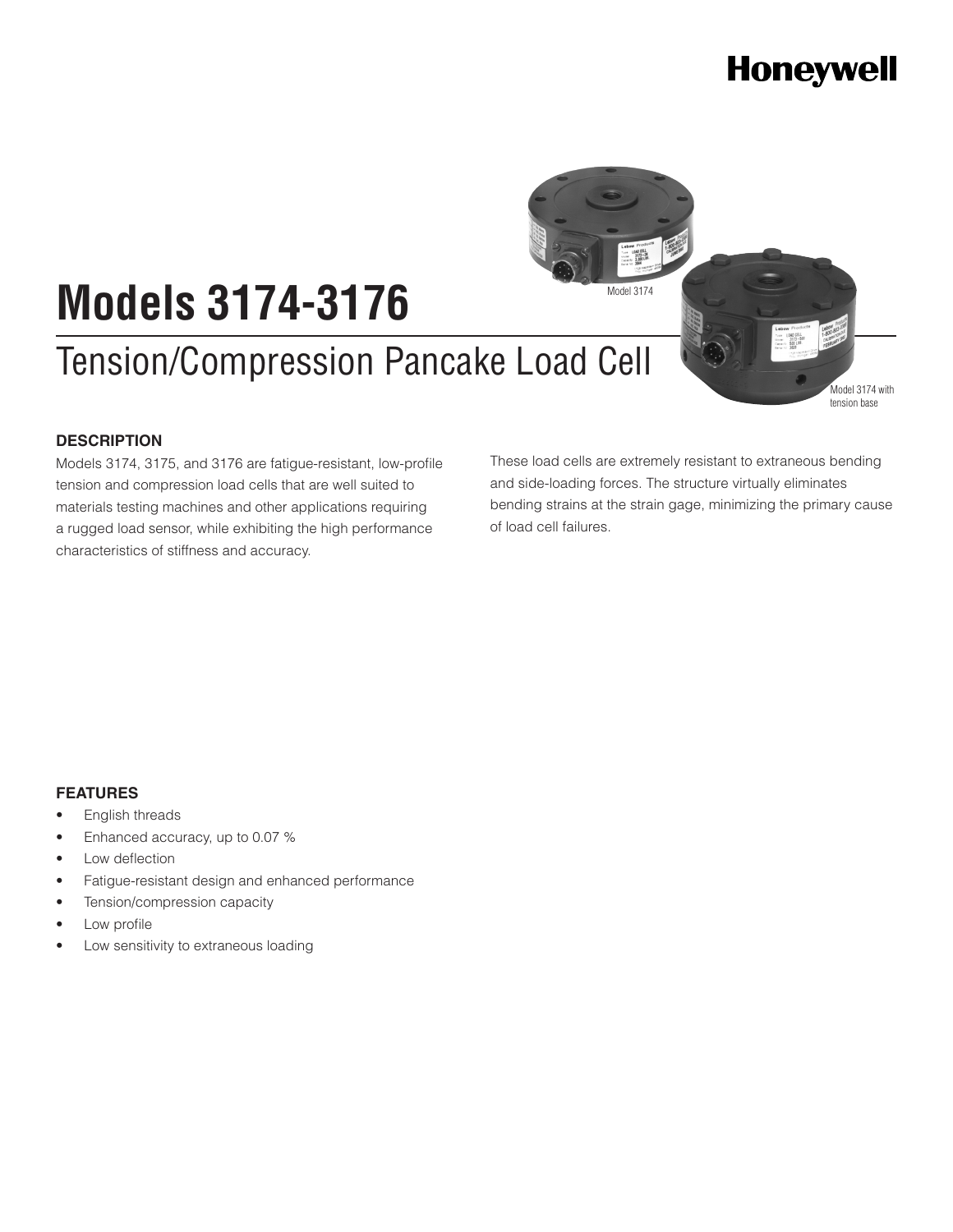# **Model 3174-3176**

#### **PERFORMANCE SPECIFICATIONS**

| <b>Characteristic</b>   | <b>Measure</b>                  |
|-------------------------|---------------------------------|
| Load range <sup>1</sup> | 5K, 10K, 20K, 50K, 100K lb      |
| Non-linearity           | $\pm 0.05$ % of rated output    |
| <b>Hysteresis</b>       | $\pm 0.05$ % of rated output    |
| Repeatability           | $\pm 0.02$ % of rated output    |
| Output @ rated capacity | 2.00 mV/V (nominal)             |
| Creep                   | ±0.025 % of rated output        |
| Resolution              | Infinite                        |
| Standard calibration    | Tension (+) and compression (-) |

#### **ENVIRONMENTAL SPECIFICATIONS**

| <b>Characteristic</b>      | <b>Measure</b>                                |
|----------------------------|-----------------------------------------------|
| Temperature, operating     | -54 °C to 93 °C [-65 °F to 200 °F]            |
| Temperature, compensated   | 21 °C to 77 °C [70 °F to 170 °F]              |
| Temperature effect, zero   | $\pm 0.002$ % of rated output/ $\mathrm{P}$ F |
| Temperature effect, output | $\pm 0.002$ % of reading/°F                   |

#### **ELECTRICAL SPECIFICATIONS**

| <b>Characteristic</b>  | <b>Measure</b>       |
|------------------------|----------------------|
| Strain gage type       | Foil                 |
| Excitation (maximum)   | 20 Vdc or Vac RMS    |
| Insulation resistance  | > 5000 mOhm @ 50 Vdc |
| Bridge resistance      | 700 ohm              |
| Number of bridges      |                      |
| Zero balance           | ±1.0%                |
| Electrical termination | PT02E-10-6P          |

#### **MECHANICAL SPECIFICATIONS**

| <b>Characteristic</b>                                   | <b>Measure</b>            |
|---------------------------------------------------------|---------------------------|
| Static overload capacity                                | 150 % of nominal capacity |
| Material                                                | Carbon steel              |
| Fatigue life (0 to full fatigue<br>load)                | $100 \times 10^6$ cycles  |
| Fatigue life (full fatigue ten-<br>sion to compression) | $50 \times 10^6$ cycles   |
| Natural frequency                                       | See table                 |

#### **WIRING CODES**

| Cable        |                |
|--------------|----------------|
| Red          | (+) excitation |
| <b>Black</b> | (-) excitation |
| Green        | (+) output     |
| White        | (-) output     |

#### **TYPICAL SYSTEM DIAGRAM**

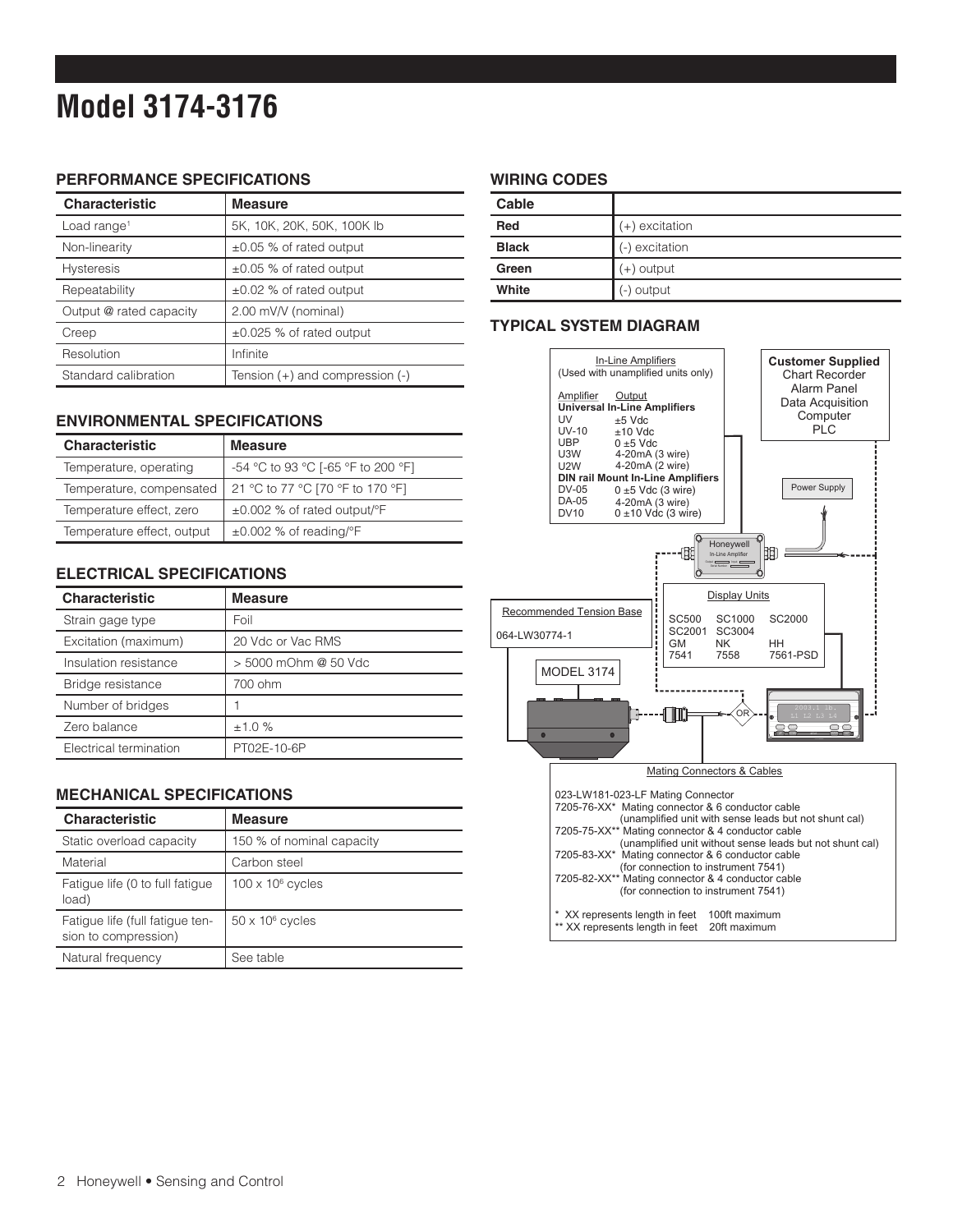## Tension/Compression Pancake Load Cell

#### **NATURAL FREQUENCY**

|              | <b>Nominal load limit</b><br>capacity F |      |                                                                     |                                                          |                                | <b>Static extraneous load limits</b>       |                                    |                                                       |                                     |
|--------------|-----------------------------------------|------|---------------------------------------------------------------------|----------------------------------------------------------|--------------------------------|--------------------------------------------|------------------------------------|-------------------------------------------------------|-------------------------------------|
| <b>Model</b> | Ib                                      | N    | <b>Static</b><br>overload<br>capacity (%<br>of nominal<br>capacity) | <b>Fatigue</b><br>capacity (%<br>of nominal<br>capacity) | Shear $F_{y}$ or<br>$F_v$ (lb) | Bending M <sub>y</sub><br>or $M_v$ (lb-in) | Torque M <sub>7</sub><br>$(Ib-in)$ | <b>Deflection</b><br>at nominal<br>load limit<br>(in) | <b>Ringing</b><br>frequency<br>(Hz) |
| 3174         | 5K                                      | 20K  | 150                                                                 | 100                                                      | 11K                            | 9K                                         | 12K                                | 0.001                                                 | 6500                                |
| 3174         | 10K                                     | 50K  | 150                                                                 | 100                                                      | 25K                            | 27K                                        | 24K                                | 0.001                                                 | 7200                                |
| 3174         | 20K                                     | 100K | 150                                                                 | 100                                                      | 55K                            | 58K                                        | 35K                                | 0.001                                                 | 8600                                |
| 3175         | 50K                                     | 200K | 150                                                                 | 100                                                      | 32K                            | 33K                                        | 67K                                | 0.001                                                 | 12000                               |
| 3176         | 100K                                    | 500K | 150                                                                 | 100                                                      | 78K                            | 147K                                       | 196K                               | 0.001                                                 | 15000                               |



#### **TYPICAL SYSTEM DIAGRAM TYPICAL SYSTEM DIAGRAM**

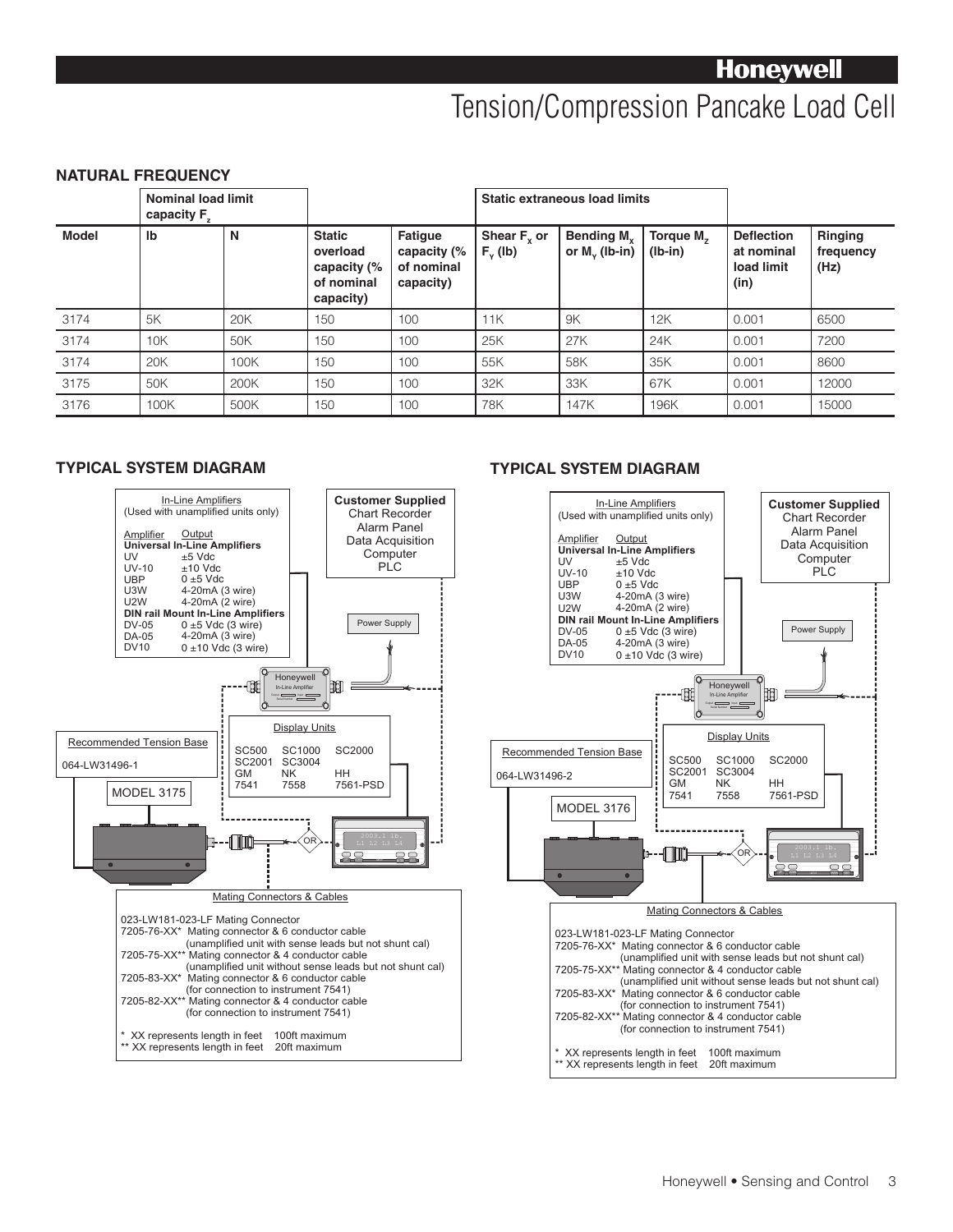# **Model 3174-3176**

#### **MOUNTING DIMENSIONS**

| <b>Model</b> | Ca-<br>pacity<br>N [lb]           | A cm<br>[in]     | B cm<br>$[$ in] | C cm<br>[in]    | D cm<br>[in]   | E cm<br>[in]    | F cm<br>$[$ in] | G cm<br>$[$ in] | H cm<br>$[$ in] | Tap thru I<br>English                      | J cm<br>$[$ in] | K cm<br>[in]     | No.<br>of<br>holes<br>L | <b>Bolting M English</b>                                                      |
|--------------|-----------------------------------|------------------|-----------------|-----------------|----------------|-----------------|-----------------|-----------------|-----------------|--------------------------------------------|-----------------|------------------|-------------------------|-------------------------------------------------------------------------------|
| 3174         | $20K -$<br>100K<br>$[5K-$<br>20K] | 15.39<br>[6.06]  | 10.99<br>[4.33] | 6,35<br>[2.42]  | 4.45<br>[1.75] | 0.310<br>[0.12] | 0.13<br>[0.05]  | 5.72<br>[2.25]  | 2,06<br>[0.81]  | $1\frac{1}{4} - 12$<br>UNF-3B              | 13.02<br>[5.13] | 10.3<br>[13/32]  | 12                      | 3/8-24 hex head, 21/4<br>inches long, tighten to<br>750 in-lb                 |
| 3175         | 200K<br>[50K]                     | 20,32<br>[8.00]  | 13,15<br>[5.18] | 7,98<br>[3.14]  | 6,35<br>[2.50] | 0,30<br>[0.12]  | 0.08<br>[0.03]  | 7,98<br>[3.14]  | n/a             | $1\frac{3}{4} - 12$<br>$UN-3B$             | 16,51<br>[6.50] | 13,50<br>[17/32] | 16                      | $1/2 - 20$ hex head, 3 3/8 in<br>long, tighten to 120 ft-lb,<br>grade 8 bolts |
| 3176         | 500K<br>[100K]                    | 27,94<br>[11.00] | 18,02<br>[7.09] | 12,50<br>[4.92] | 8,89<br>[3.50] | 0,30<br>[0.12]  | 0.08<br>[0.03]  | 12,50<br>[4.92] | n/a             | 2 <sup>3</sup> / <sub>4</sub> -8 UN-<br>3B | 22,86<br>[9.00] | 16,70<br>[21/32] | 16                      | 5/8-18 hex head, 4 5/8<br>in long, tighten to 290<br>ft-lb, grade 8 bolts     |

\* tighten to 200 in-lbs